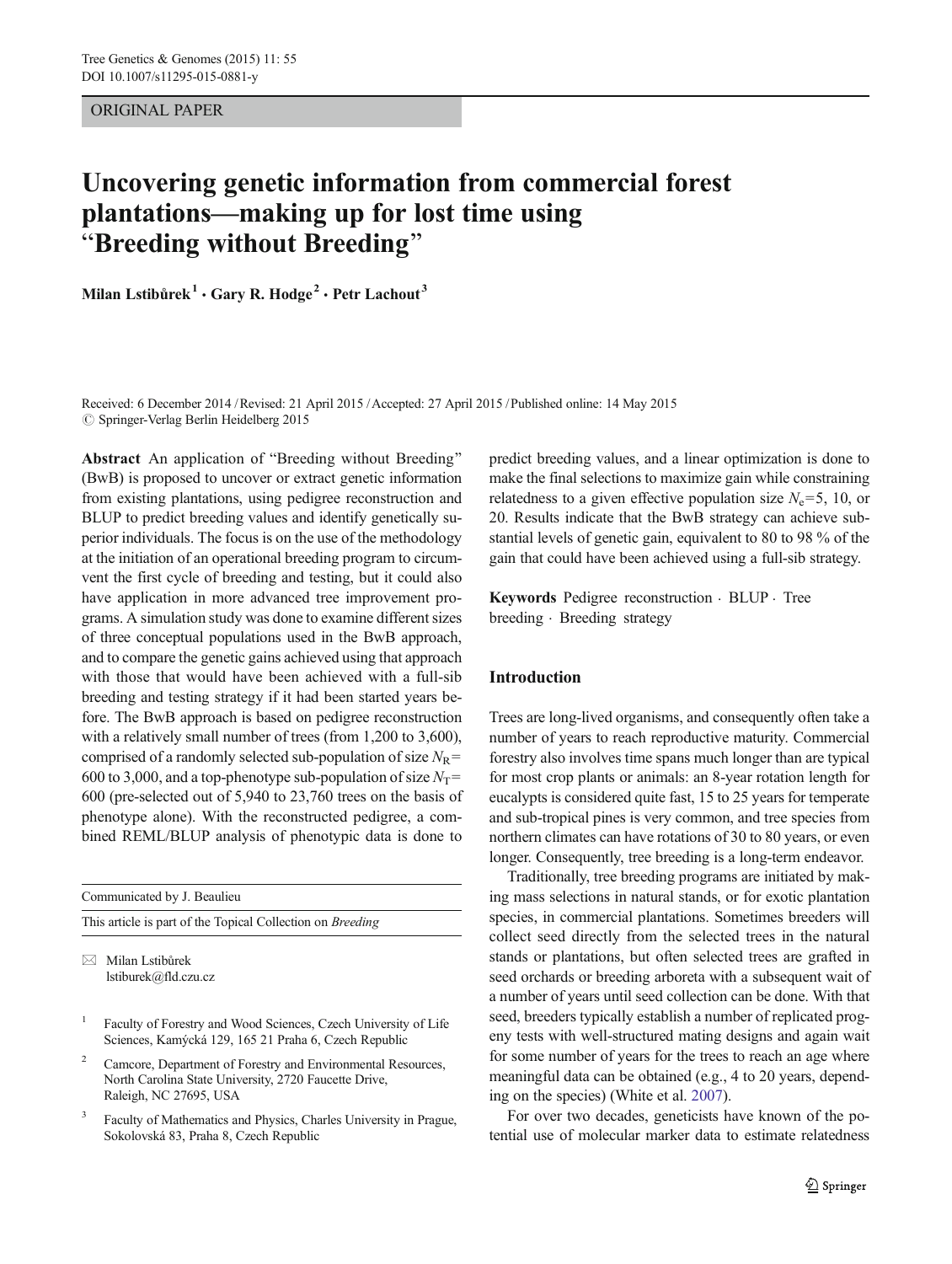(e.g., Queller and Goodnight [1989\)](#page-11-0). Advances in molecular genetics, and in particular the development of highly informative DNA markers such as microsatellites (SSRs) and singlenucleotide polymorphisms (SNPs), have introduced the possibility of new approaches to tree breeding. One of these new approaches is pedigree reconstruction, which is the use of molecular data to determine the genealogical relationships among a population of individuals (e.g., Meagher and Thompson [1986](#page-11-0)).

Tree breeders have proposed a number of ways that pedigree reconstruction could be used in operational breeding programs. For example, Lambeth et al. ([2001](#page-11-0)) introduced a testing strategy called Polymix Breeding with Parental Analysis. The motivation behind the strategy was that breeding with a pollen mix would be more cost efficient than full-sib breeding, and that markers could subsequently be used to identify male parents of potential selection candidates in order to control relatedness, or to identify the male parents of all the progeny in order to produce a full-sib mating pedigree. El-Kassaby et al. [\(2007\)](#page-11-0) and El-Kassaby and Lstibůrek [\(2009\)](#page-11-0) extended the idea to open-pollinated populations, noting that even with natural matings and widely varying family sizes, pedigree reconstruction could be used to estimate genetic parameters and predict breeding values. Their emphasis was on the idea that breeders could make genetic gain without making any crosses, and they called this approach "Breeding without Breeding" (BwB). Hansen and McKinney [\(2010\)](#page-11-0) have applied this approach to a commercial planting of Abies nordmanniana arising from a seed orchard with 99 clones. Using a set of 12 SSR markers, and with genotype information on the parents, they were able to assign parentage (both parents) for 98 % of offspring with an 80 % confidence level. Hansen and McKinney called their approach "quasi-field testing," to emphasize that breeders can create something like normal progeny test data using the pedigree reconstruction approach.

In the current study, we will discuss an approach to uncover or extract pedigree information from existing plantations and to predict breeding values and identify genetically superior individuals. Specifically, we seek to describe how a BwB approach on standing plantations of a particular species could be done to initiate an operational breeding program. In effect, this approach could be used to circumvent the first cycle of breeding and testing in a forest tree improvement program. The goal is to outline an approach that would achieve most of the genetic gain that would have been made if a fullscale traditional selection and breeding program had been started years before. First, we briefly outline the conceptual idea, and then conduct a thorough quantitative genetic analysis.

# Outline of BwB methodology

Assume that we have a species of commercial interest, some plantations of this species, and no genetic tests. Furthermore, assume that the parents of the plantations are unknown, i.e., unavailable for use in breeding or orchards, and unavailable for genotyping. The goal is extract "progeny-test data" from the commercial plantations, and conduct genetic evaluation (prediction of breeding values) for the purposes of selection. The process involves three conceptual populations: the BwB population, and two subsets of that population, a random subpopulation and a top-phenotype sub-population. The process is outlined below.

- 1. Measure and/or inspect the entire BwB population of size  $N_{\text{BwB}}$ , which will be a subset of the plantation base of the species.
- 2. Identify a top-phenotype sub-population of size  $N_{\text{T}}$ , consisting of the best phenotypes in the BwB population. These trees will be the final selection candidates, and provide a high selection differential.
- 3. Select a random sub-population of size  $N_R$  from the BwB population. The purpose of the random subpopulation is to provide data for estimates of family means (or equivalently, parental breeding values).
- 4. Use the molecular marker genotype information for the random and top-phenotype sub-populations for combined full-pedigree reconstruction  $(N_R + N_T)$ .
- 5. Conduct a REML-BLUP evaluation (utilizing pedigree and phenotypic measurements) to predict breeding values (BVs) for the combined random and top-phenotype subpopulations.

The genetic gains made from the BwB approach will be compared with those that could be obtained from a large-scale full-sib breeding and testing strategy. We do not intend to suggest that the particular full-sib testing strategy described below is optimum in terms of efficiency; rather, we simply want to compare the BwB strategy with a large and comprehensive full-sib testing effort that should result in good genetic gain.

The specific objectives of this study are to:

- 1. Examine the genetic parameter estimates and accuracy of BV predictions from the BwB approach.
- 2. Determine the expected genetic gains from the BwB approach, and compare them to gains from a traditional testing strategy (full-sib mating, replicated progeny tests, etc.).
- 3. Examine different sizes of the three populations used in the BwB strategy ( $N_{\text{BwB}}$ ,  $N_{\text{R}}$ , and  $N_{\text{T}}$ ), in order to suggest near-optimum sizes for operational tree improvement programs.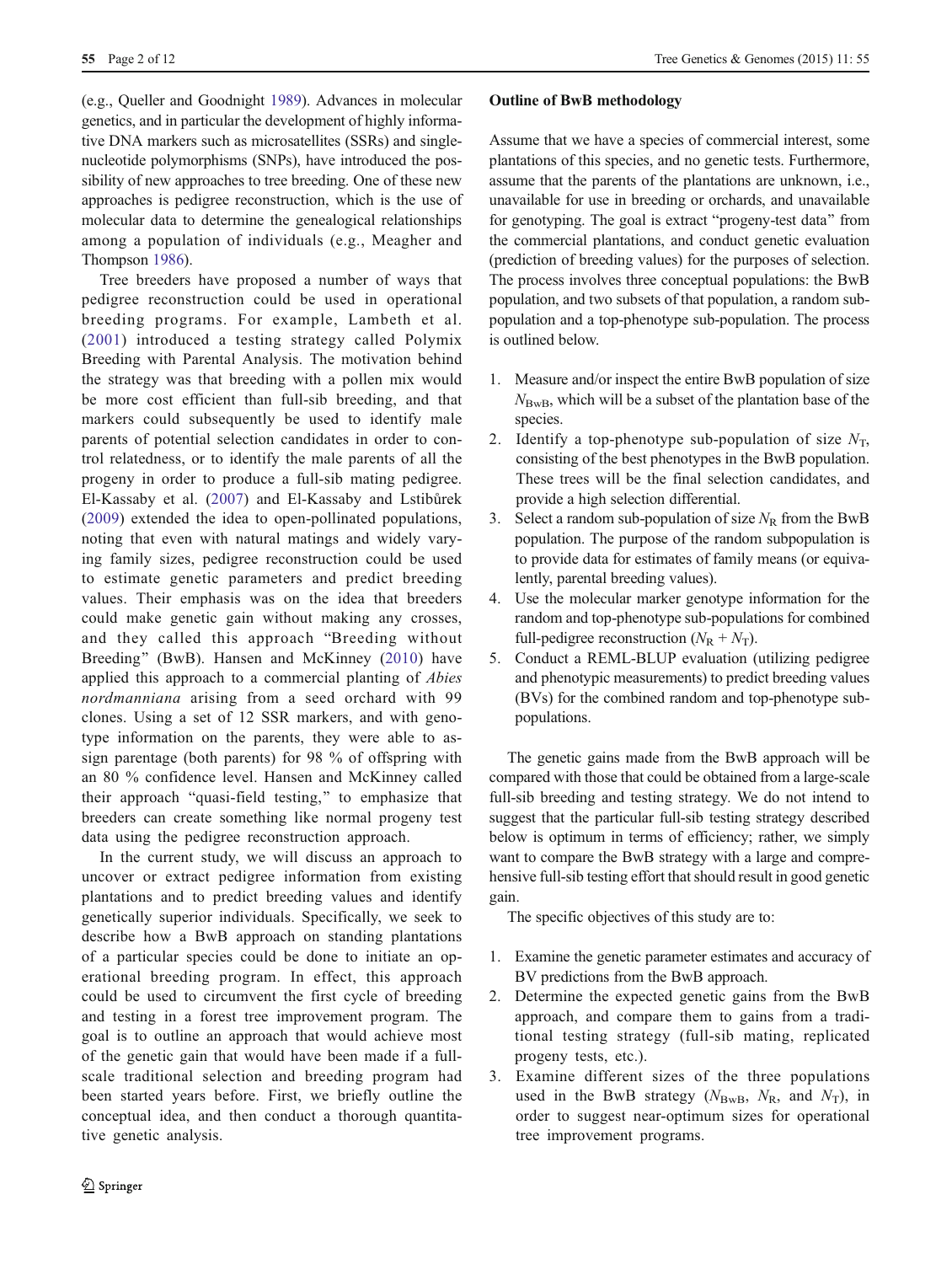# Materials and methods

# Simulation model

A stochastic simulation model was developed in the R system (R Core Team [2014\)](#page-11-0), featuring 1 main routine and 10 subroutines. Two external software libraries were incorporated and invoked within the R code: (1) ASReml for R (Butler et al. [2007\)](#page-11-0), and (2) Gurobi Optimizer (Gurobi Development Team [2014\)](#page-11-0). The simulation experiment was repeated using 500 independent iterations for every scenario and statistical inference was drawn across these.

# Data generation

Additive polygenetic effects of  $N_{\rm P}$ =99 unrelated and noninbred parental trees were sampled from the normal distribution  $N(0, \sigma_A^2)$ , assuming the infinitesimal genetic model. Correspondingly, additive by environmental effects were sampled from  $N(0, \sigma_{AE}^2)$  for all experimental test sites considered throughout the study. Actual input parameters are provided in Table 1.

Genetic variance components are based on typical values for volume growth for four pine species (Hodge and Dvorak [2012\)](#page-11-0). Two hypothetical breeding strategies were modeled: a full-sib mating design (FS) tested on six sites, and a Breeding without breeding (BwB) strategy applied across two sites. The choice of six sites for the FS strategy was somewhat arbitrary, but the idea was to sample a sufficient number of sites to give a good estimate of genotype×environment interaction and to make accurate predictions of parental breeding values on an across-site basis. The choice of two sites for the BwB strategy was because two is the minimum number of sites that allows an estimate of genotype×environment interaction. For both strategies, offspring genotypic and phenotypic values were generated as follows.

First, the polygenic additive genetic value was drawn from  $N(\bar{a}, 0.5\sigma_A^2)$ , where  $\bar{a}$  is the respective mid-parental additive genetic value. Second, the polygenic additive genetic $\times$ 

| <b>Table 1</b> Simulation<br>input parameters | Parameter          | Value                                 |  |
|-----------------------------------------------|--------------------|---------------------------------------|--|
|                                               | $\sigma_A^2$       | 375                                   |  |
|                                               | $\sigma_{\rm D}^2$ | 75                                    |  |
|                                               | $\sigma_{AE}^2$    | 200                                   |  |
|                                               | $\sigma_{\rm E}^2$ | 1,850                                 |  |
|                                               | $N_{\rm FS}$       | 23,760                                |  |
|                                               | $N_{\rm BwB}$      | 5,940; 11,880; 23,760                 |  |
|                                               | $N_{\rm R}$        | 0; 600; 1,200; 1,800;<br>2,400; 3,000 |  |
|                                               | $N_{\rm T}$        | 600                                   |  |
|                                               | $N_e$              | 5:10:20                               |  |
|                                               |                    |                                       |  |

environment interaction value was drawn from  $N(\overline{ae}, 0.5\sigma_{AE}^2)$ , where  $\overline{ae}$  is the respective mid-parental additive genetic×environment value for the specific environment. Third, the expected dominance genetic value for a given parental combination was drawn from  $N(0, 0.25\sigma_D^2)$ , and correspondingly, the remaining within-family dominance deviate was sampled from  $N(0, 0.75\sigma_D^2)$ . Finally, the environmental deviate was drawn from  $N(0, \sigma_{\rm E}^2)$ .

### Full-sib stategy (FS)

Controlled crosses among all parental trees were created following a circular mating design (Huber et al. [1992](#page-11-0)), with each tree crossed with four other parents; correspondingly, the total number of crosses was equal to 198. Equal family size (120) was assumed across all combinations. In total,  $N_{FS}=23,760$ offspring genotypes were generated and evenly distributed into six independent test locations (3,960 progenies per location).

#### Breeding without breeding strategy (BwB)

Open-pollinated mating was assumed, which would potentially generate a complete (but unbalanced) half-diallel mating among all parental trees. All parents were randomly assigned a gametic contribution probability from a theoretical distribution. The distribution was based on data in the literature regarding family size variation and gametic contribution variation in open-pollinated seed orchards, which typically find that there are a few genotypes that are very fecund, and many that contribute relatively little to the gametic population (El-Kassaby and Cook [1994](#page-11-0); Funda et al. [2011](#page-11-0); Lai et al. [2010\)](#page-11-0). Briefly, with the distribution assumed in this study, one-half of the population produces only 33 % of the gametes, and the more fecund half of the population produces 67 % of the gametes; furthermore, the most fecund 10 % of the parents produce 25 % of the gametes (Fig. [1\)](#page-3-0). For each possible combination of parents, family size was determined by multiplying the two parental gametic contribution probabilities, then multiplying by the total experimental test size  $N_{\text{BwB}}$ , and then rounding to the nearest integer value (the actual family size). Three values of  $N_{\text{BwB}}$  were assumed in different scenarios: 5, 940=0.25× $N_{FS}$ , 11,880=0.5× $N_{FS}$ , and 23,760=1× $N_{FS}$ ; in other words, the number of progeny equivalent to  $\frac{1}{4}$ ,  $\frac{1}{2}$ , and the full number of progeny used in the full-sib strategy. Offspring genotypes within each parental combination were randomly allocated into two independent test locations.

For each run of each scenario, a random sub-population (size= $N_R$ ) was hypothetically fingerprinted. Next, a phenotypic truncation was performed to identify the top-phenotype sub-population, with size  $(N_T)$ . Pedigree information of the two sub-populations was revealed, assuming hypothetical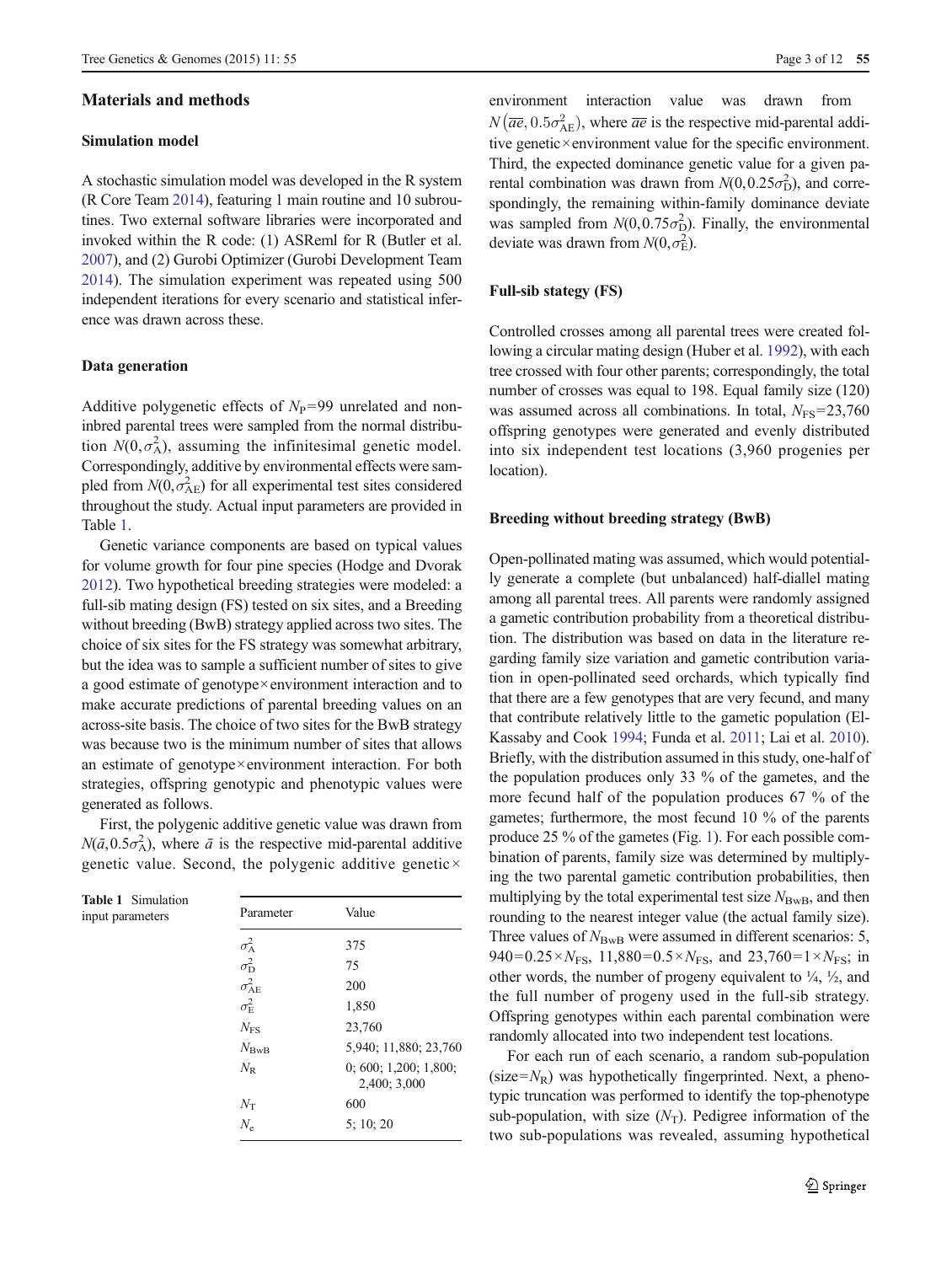<span id="page-3-0"></span>

Fig. 1 Distribution of parental gametic contributions [in percent] for the respective 99 parents

pedigree reconstruction with 100 % accuracy. The size of the random sub-population  $N_R$  was varied from 600 to 3,000 in individual simulation scenarios. Preliminary investigation revealed that  $N_T$ =600 was sufficient to meet the prescribed relatedness restrictions (described below) for even the largest size of the final selected population ( $N_e$ =20), so  $N_T$  was restricted to 600 individuals for all scenarios. Under real circumstances, it might be possible to meet the declared  $N_e$  with even lower  $N<sub>T</sub>$ , that is, with less genotyping effort, as suggested by Lstibůrek et al. [\(2011\)](#page-11-0).

# Phenotypic strategy (PH)

In addition to the FS and BwB strategies, scenarios with  $N_R=0$ were examined where selection of the  $N_T$ =600 individuals was based on phenotypic evaluation alone. This was done to examine the genetic gain that could be achieved based on phenotypic selection with pedigree control, following the approach suggested by El-Kassaby and Lstibůrek [\(2009\)](#page-11-0).

# Genetic evaluation

Standard full-sib genetic evaluation was conducted under the FS strategy, assuming parents and offspring individuals were included into the combined REML-BLUP analyses within ASReml featuring the animal genetic evaluation model:

$$
y_{ijkl} = a_{ijkl} + sca_{jk} + fe_{jl} + fe_{kl} + e_{ijkl}
$$
 (1)

where  $a_{ijkl}$  is the random additive genetic effect of the *i*th tree in family jk in the lth environment,  $sca_{ik}$  is the random dominance effect of family  $jk$  (i.e., the cross of the *j*th parent and the kth parent),  $f_{eil}$  and  $f_{ekl}$  are the random additive×environment effects for the *j*th parent in the *l*th environment and the kth parent in the lth environment, respectively, and  $e_{ijkl}$  is the random error term.

Following the hypothetical pedigree reconstruction, genetic evaluation of the BwB data was performed using the same animal genetic model as used for the FS evaluation (Eq. 1), but with the sca effect removed. Preliminary analyses showed that the BwB approach had a tendency to dramatically overestimate dominance variance (from  $2 \times$  to  $10 \times$ ), due to very small number of full-sibs, so this term was dropped from the model. The BwB evaluation was done using ASReml, including parents and all offspring individuals from the random and topphenotype sub-populations in a combined REML-BLUP analysis.

For both FS and BwB genetic evaluation, and for each run of each scenario, the estimated genetic parameters from the REML analysis were used in the BLUP of genetic values, exactly as would be the case under real circumstances.

# Selection

In this final step, the goal was to select the best set of offspring trees, maximizing the genetic response to selection, while meeting the declared effective population size ( $N_e$ =5, 10, or 20). It was assumed that the census number of the selected set was equivalent to the effective population size, meaning that no relatedness among the selected trees was permitted. The objective function was

$$
\sum_{i=1}^{N} \hat{a}_i x_i \rightarrow max \tag{2}
$$

where  $N=N_{FS}$  (FS scenario),  $N=N_R+N_T$  (BwB scenario), or  $N=N<sub>T</sub>$  (PH scenario), the  $\hat{a}_i$  values are the predicted additive genetic (breeding) values (from the ASReml genetic evaluation) and the  $x_i$  values are selection pointers (binary variables: 1=tree selected, 0=tree not selected). The optimization utilized the following linear constraint to limit the number of selected individuals to the declared  $N<sub>e</sub>$  (integer value):

$$
\sum_{i=1}^{N} x_i = N_e \tag{3}
$$

To ensure that the selection outcome consists of unrelated individuals, the following constraints were added to the optimization (one for a given parental tree, if applicable):

$$
y_{11}x_1 + y_{12}x_2 + \cdots + y_{1N}x_N \le 1\n y_{21}x_1 + y_{22}x_2 + \cdots + y_{2N}x_N \le 1\n \vdots \qquad \vdots \qquad \vdots \qquad \vdots \qquad \vdots \qquad \vdots
$$
\n
$$
y_{Np1}x_1 + y_{Np2}x_2 + \cdots + y_{NpN}x_N \le 1
$$
\n(4)

where  $y_{ij}$  values are binary pointers linking a given parental tree to its respective offspring trees, thus a maximum parental contribution is one offspring per parent.

For each run of a given scenario  $(N_R, N_T)$ , a set of parents and offspring for FS and BwB strategies were simulated, and all variance components estimated. For the offspring selected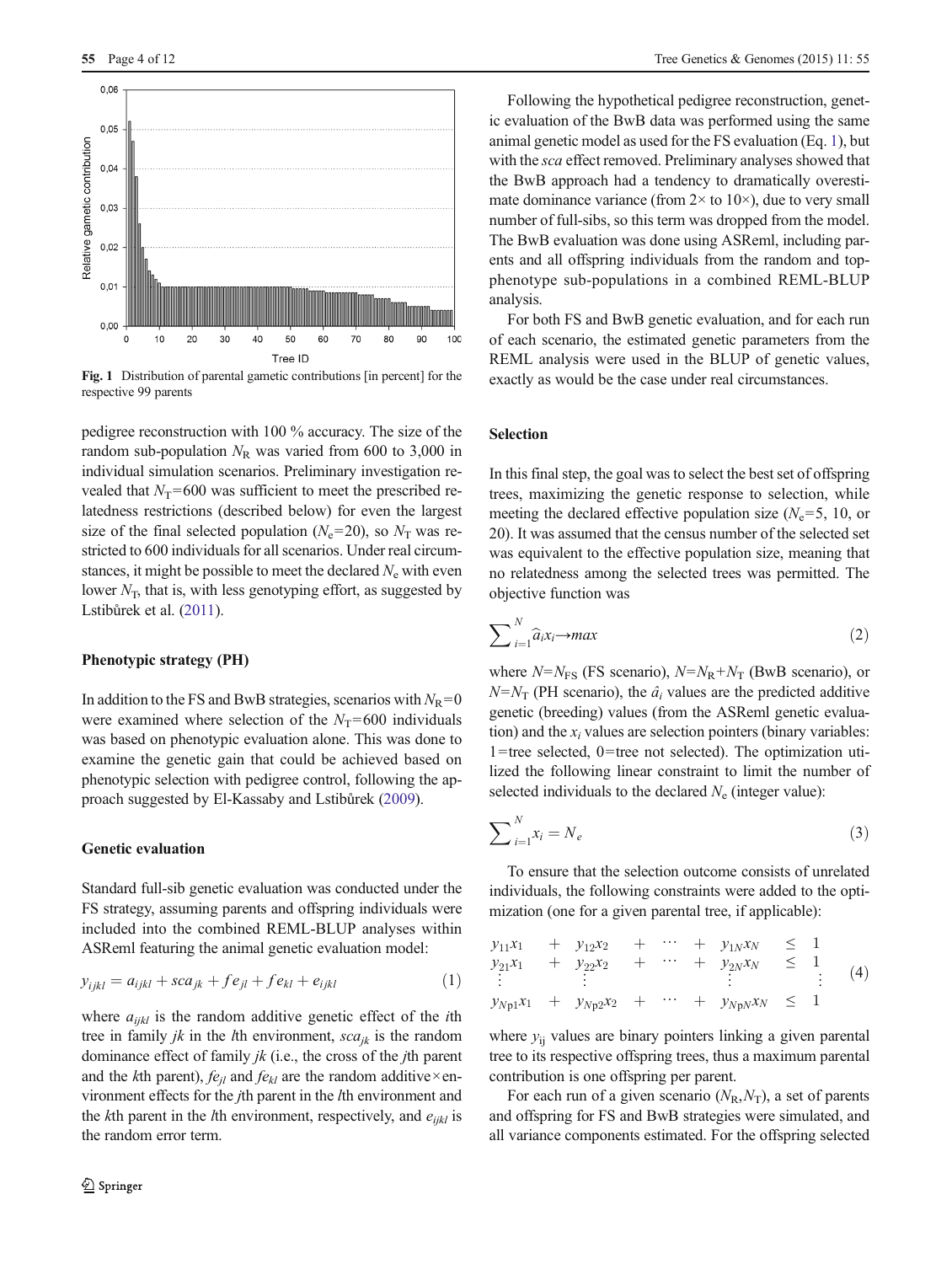<span id="page-4-0"></span>for a given  $N_e$ , the true genetic gain for both the FS and BwB strategies ( $R_{FS}$  and  $R_{BwB}$ , respectively) were calculated as the mean of the true breeding values. Finally, an efficiency parameter  $Q_{\text{BwB/FS}}$  was calculated as the ratio of the mean gains from the BwB and FS strategies,  $Q_{\text{BwB/FS}} = \frac{R_{\text{BwB}}}{R_{\text{FS}}} \times 100 \text{ %}.$ 

## Results

# Genetic parameter estimates and accuracy of breeding value prediction

For the FS strategy, mean genetic parameter estimates across 500 iterations were very accurate. For example, the mean additive variance estimate was  $\hat{\sigma}_{A}^{2}$  =377.4, with a target value of  $\sigma_{\rm A}^2$  =375. The standard deviation for the 500 independent estimates of additive variance was 66.0. Similarly, the mean estimate of the additive×environment variance was  $\hat{\sigma}_{AE}^2$  = 200.0, with a target value of  $\sigma_{AE}^2$  = 200, and the standard deviation of the 500 additive×environment variance estimates was 5.1. Since the estimates from each iteration were based on a population of 23,760 trees in a balanced mating design, one would expect the estimates to be both accurate and precise, so these results are not surprising.

For the BwB scenarios, the number of trees used to estimate variance components was the sum of the number of trees in the random and top phenotype sub-populations  $(N_R + N_T)$ , with  $N_T$ =600 for all scenarios, and  $N_R$  ranging from 600 to 3,000. Thus, the number of genotyped trees used in the BwB strategies for variance component estimation and BLUP prediction ranged from 1,200 to 3,600. For all scenarios, the mean genetic parameter estimates were very close to the target expected values (Table 2). As might be expected, however, the variation of the parameter estimates was quite high. For example, for the minimum effort BwB strategy, Scenario 1 with  $N_{\text{BwB}}$ =5,940,  $N_{\text{R}}$ =600, and  $N_{\text{T}}$ =600, the mean estimate for additive variance was  $\hat{\sigma}_{A}^{2}$  =380.5 (with a true value of  $\sigma_{A}^{2}$  = 375), but the standard deviation of the 500 independent estimates was 208.6, indicating a very large range in additive variance estimates (Table 2). Increasing the size of the random sub-population improves the precision of the variance component estimation. For example, for  $N_{BwB} = 5,940$  and  $N_R =$ 1,200, the standard deviation of the 500 independent estimates of  $\hat{\sigma}_{A}^{2}$  was much lower at 138.5, and for  $N_{\text{BwB}}$ =5,940 and  $N_R$ =3,000, the standard deviation of the 500 independent estimates of  $\hat{\sigma}_{A}^{2}$  was 95.5 (Table 2). For larger BwB population sizes, increasing  $N_R$  gave similar improvements in the precision of the variance component estimates (Table 2).

Despite the fact that the variance component estimates from the FS strategy were much more precise than those from the BwB strategy, the accuracies of the individual tree

Table 2 Mean variance component estimates across 500 simulation iterations, the standard deviations of the 500 estimates, and the accuracy of breeding value predictions for different Breeding without Breeding (BwB), phenotypic (PH), and the full-sib testing scenarios (FS)

| Scenario          | N      | $N_{\rm R}$ | $\widehat{\sigma}_{\Delta}^2 \pm sd$ | $\hat{\sigma}_{AF}^2 \pm sd$ | $r_{\text{a}\hat{\text{a}}} \pm \text{sd}$ |
|-------------------|--------|-------------|--------------------------------------|------------------------------|--------------------------------------------|
| BwB 1             | 5,940  | 600         | $380.5 \pm 208.6$                    | $203.4 \pm 48.7$             | $0.59 \pm 0.05$                            |
| BwB <sub>2</sub>  | 5,940  | 1,200       | $381.6 \pm 138.5$                    | $194.1 \pm 30.1$             | $0.61 \pm 0.04$                            |
| BwB3              | 5,940  | 1,800       | $375.1 \pm 115.3$                    | $196.7 \pm 25.1$             | $0.62 \pm 0.04$                            |
| BwB4              | 5,940  | 2,400       | $374.6 \pm 101.3$                    | $200.6 \pm 20.7$             | $0.62 \pm 0.04$                            |
| BwB <sub>5</sub>  | 5,940  | 3,000       | $373.9 \pm 95.5$                     | $200.8 \pm 17.8$             | $0.62 \pm 0.04$                            |
| BwB 6             | 11,880 | 600         | $363.3 \pm 214.0$                    | $214.7 \pm 51.7$             | $0.61 \pm 0.05$                            |
| BwB 7             | 11,880 | 1,200       | $383.1 \pm 147.7$                    | $201.4 \pm 34.6$             | $0.63 \pm 0.05$                            |
| BwB 8             | 11,880 | 1,800       | $378.1 \pm 122.1$                    | $201.3 \pm 25.6$             | $0.64 \pm 0.04$                            |
| BwB 9             | 11,880 | 2,400       | $377.4 \pm 107.5$                    | $199.4 \pm 21.1$             | $0.64 \pm 0.04$                            |
| BwB10             | 11,880 | 3,000       | $376.6 \pm 99.6$                     | $199.7 \pm 18.4$             | $0.64 \pm 0.04$                            |
| BwB11             | 23,760 | 600         | $368.0 \pm 208.2$                    | $222.8 \pm 53.0$             | $0.64 \pm 0.05$                            |
| <b>BwB</b> 12     | 23,760 | 1,200       | $384.6 \pm 143.5$                    | $192.5 \pm 32.4$             | $0.65 \pm 0.04$                            |
| BwB13             | 23,760 | 1,800       | $381.6 \pm 116.0$                    | $193.0 \pm 25.0$             | $0.65 \pm 0.04$                            |
| BwB14             | 23,760 | 2,400       | $381.8 \pm 106.5$                    | $196.3 \pm 20.6$             | $0.65 \pm 0.04$                            |
| BwB <sub>15</sub> | 23,760 | 3,000       | $380.9 \pm 97.3$                     | $197.0 \pm 18.4$             | $0.65 \pm 0.04$                            |
| <b>PH 1</b>       | 5,940  | 0           | NA                                   | NА                           | $0.39 \pm 0.04$                            |
| <b>PH 2</b>       | 11,880 | $\theta$    | NA                                   | NA                           | $0.39 \pm 0.04$                            |
| PH <sub>3</sub>   | 23,760 | $\theta$    | NA                                   | NA                           | $0.39 \pm 0.04$                            |
| FS                | 23,760 | $\theta$    | $377.4 \pm 66.0$                     | $200.0 \pm 5.1$              | $0.68 \pm 0.03$                            |
| Target            |        |             | 375.0                                | 200.0                        |                                            |

 $N$ =total number of trees in the respective population [i.e.,  $N=N_{\text{BwB}}$  in BwB scenarios,  $N=N_{\text{PH}}$  in PH scenarios,  $N=N_{\text{FS}}$  in FS scenario,  $N_{\text{R}}=$ number of trees in the random sub-population,  $\hat{\sigma}_{A}^{2}$  =estimate of additive variance,  $\hat{\sigma}_{AE}^2$  =estimate of additive×environment variance,  $r_{a,\hat{a}}$ =accuracy of prediction (correlation of the true and predicted breeding values)]

breeding value predictions were quite similar for the FS and BwB strategies. Accuracy of the predicted breeding values is measured as the correlation between the true and the predicted breeding values  $(r_{\hat{a},a})$  for the 23,760 progeny in the FS strategy, and the total number of progeny in the random and topphenotype sub-populations  $(N_R + N_T)$ . For phenotypic selection (PH strategy), the accuracy of selection was  $r_{\hat{a},a}=0.39$ , while for the FS strategy, the accuracy of selection was  $r_{\hat{a},a}$ = 0.68 (Table 2). For all BwB scenarios,  $r_{\hat{a},a}$  is lower than for the FS strategy than for the BwB strategy, but only slightly (Table 2). For example, for scenario 8 with  $N_{\text{BwB}}=11,800$ and  $N_R=1,800$ ,  $r_{\hat{a},a}=0.64$ , compared with 0.68 for the FS strategy. The fact that  $r_{\hat{a},a}$  for the BwB and FS strategies are generally very similar suggests that both strategies would produce similar genetic rankings.

Although the accuracies of the BwB and the FS strategies were similar, there was a slight tendency for the predicted genetic gains from the BwB approach to overestimate the true genetic gains. For example, for scenario 7 with  $N_{BwB} = 11,800$ and  $N_R$ =1,200, and for selection of  $N_e$ =5, the average true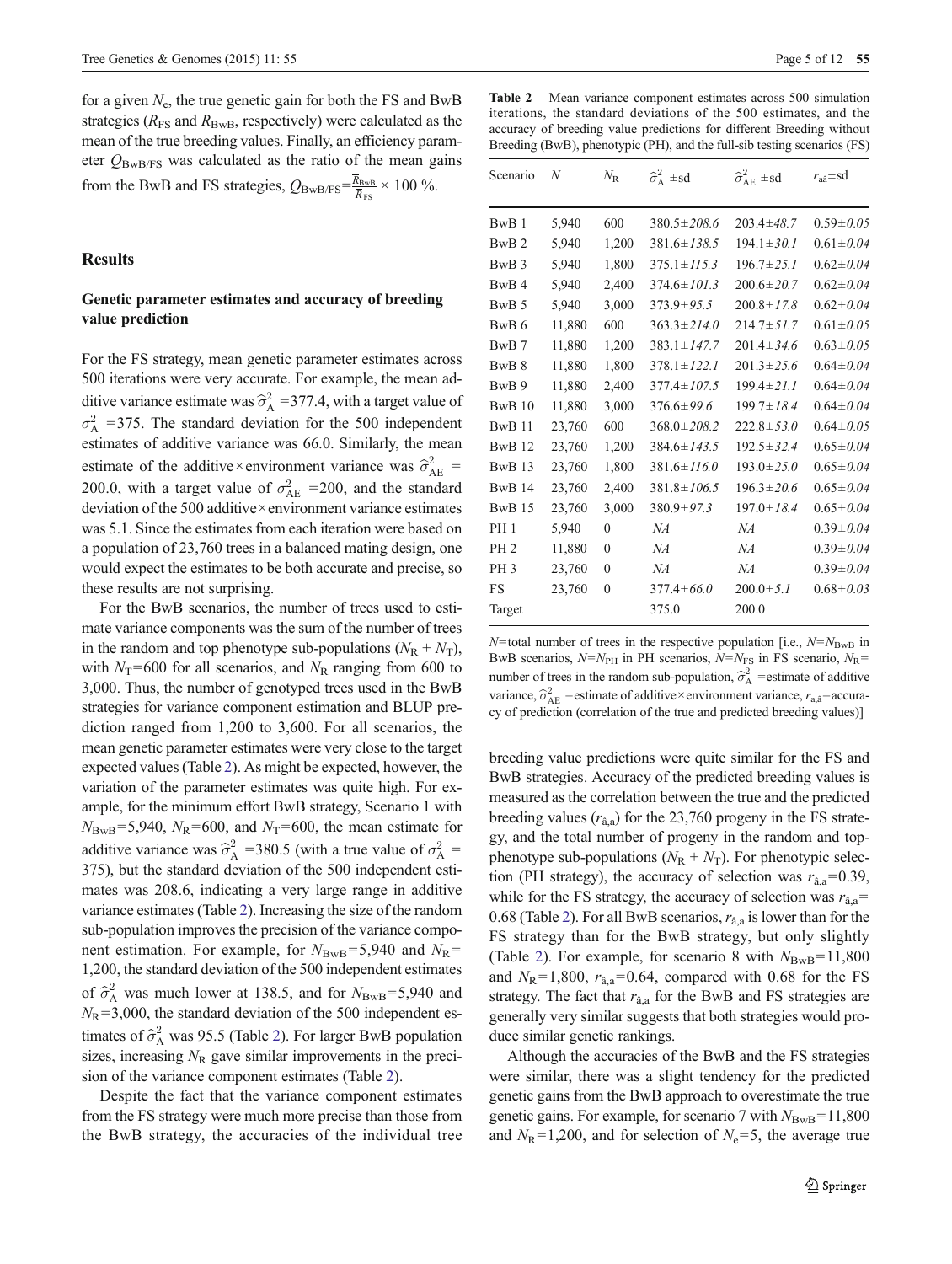<span id="page-5-0"></span>genetic gain was 34.0 % (see Fig. 2), while the average predicted genetic gain was 39.1 %. For the same scenario, for selection of  $N_e$ =20, the average true genetic gain was 23.9 % (see Fig. 3), while the average predicted genetic gain was 26.0 %. In contrast, the FS average predicted genetic gains were almost exactly equal to the FS average true genetic gains for all sizes of  $N_e$ . The variance component estimates from the FS strategy are much more precise than the estimates from the BwB strategy (Table [2](#page-4-0)), and it may be that large variance in the variance component estimates for the BwB strategy contribute to this tendency for the BwB predicted gains to be too high. It is important to note, however, that this has no impact on the true genetic gains achieved using the BwB approach; selection based on the predicted genetic values  $\hat{a}$  will result in gain in the true genetic values  $a$  even if the predicted gain is overestimated. However, breeders should be aware of this tendency, and use the predicted genetic values and gains from the BwB BLUP analyses with some caution.

### Genetic gains

Figures 2 and 3 present the relative efficiency of the BwB and the FS strategies, and the true genetic gain for different sizes of the BwB population  $(N_{\text{BwB}})$  and the random sub-population  $(N<sub>R</sub>)$ . The two figures are interpreted identically, but present results for two different sizes of selected populations,  $N_e = 5$  or 20 for Figs. 2 and 3, respectively. The different  $N_e$  represent different selection intensities that might apply in operational breeding programs. Gains for selected population size  $N_e$ =10 are not shown, but follow a similar pattern and are very nearly the average of gains for  $N_e=5$  and  $N_e=20$ . Average genetic responses to selection for BwB strategies are plotted both as genetic gains ( $\overline{R}_{\text{BwB}}$ , right axis), and as the relative efficiency compared to the gain from the FS strategy ( $Q_{BwB/FS}$ , left axis).



Fig. 2 Genetic gains from the proposed BwB strategy for a selected population size of  $N_e = 5$  for different sizes of the BwB population  $(N_{\text{BwB}})$  and the random sub-population  $(N_{\text{R}})$ . The left axis indicates the relative efficiency compared to the gain from the FS strategy  $(Q_{\text{BwB/FS}})$ , and the right axis indicates absolute genetic gains ( $\overline{R}_{\text{BwB}}$ )



Fig. 3 Genetic gains from the proposed BwB strategy for a selected population size of  $N_e$ =20 for different sizes of the BwB population  $(N_{\text{BwB}})$  and the random sub-population  $(N_{\text{R}})$ . The left axis indicates the relative efficiency compared to the gain from the FS strategy  $(Q_{\text{BwB/FS}})$ , and the right axis indicates absolute genetic gains ( $\overline{R}_{\text{BwB}}$ )

A  $t$  test was done to compare the difference of the FS gain and the BwB gain,  $(\overline{R}_{FS} - \overline{R}_{BWB})$ , and confidence intervals calculated for the ratio of the gains. For all scenarios, BwB gain was lower than FS gain, and all differences were statistically significant. For all scenarios with the smaller BwB populations ( $N_{\text{BwB}}$ =5,940,  $N_{\text{BwB}}$ =11,880), all differences between BwB gain and FS gain were significant at  $P \le 0.0001$ . For the largest BwB population ( $N_{\text{BwB}}$ =23,760=  $N_{\text{FS}}$ ), all differences were significant at  $P \le 0.05$ , and most were significant at  $P \le 0.0001$ . It is clear that the genetic gain from the BwB strategy is lower than what could be achieved from the FS strategy, but this result is not surprising.

More interesting is the large amount of genetic gain that can be captured with the BwB strategy, which ranges between 80 and 98 % of the gain achieved by the FS strategy, depending on the exact scenario (depending on the size of the BwB population, the random sub-population, and the final selected population,  $N_{\text{BwB}}$ ,  $N_R$ ,  $N_e$ , respectively). The 95 % confidence intervals around  $Q_{BwB/FS}$  (the ratio of BwB gain and FS gain) were very near to  $\pm 2.0$  % for all scenarios.

For the minimum effort BwB strategy examined in this study (scenario 1, with  $N_{\text{BwB}}=5,940$ ,  $N_{\text{R}}=600$ ), the ratio of BwB gain to FS gain was 85.1 and 81.4% for selection of  $N_e$ = 5 and 20 unrelated offspring, respectively (Figs. 2 and 3). For the maximum effort BwB strategy examined in this study (scenario 15, with  $N_{\text{BwB}}$ =23,760,  $N_{\text{R}}$ =3,000), the ratio of BwB gain to FS gain was 97.9 and 95.0 % for selection of  $N_e$ = 5 and 20 unrelated offspring, respectively (Figs. 2 and 3).

The inclusion of a random sub-population is important to the BwB strategy. It is possible to make genetic gain using only phenotypic selection with pedigree control (PH strategy), but it is clear that there is a significant incremental gain from having a random sub-population  $(N_R)$  of at least 600 trees. For  $N_e$ =5, selection based only on phenotype produced from 23.8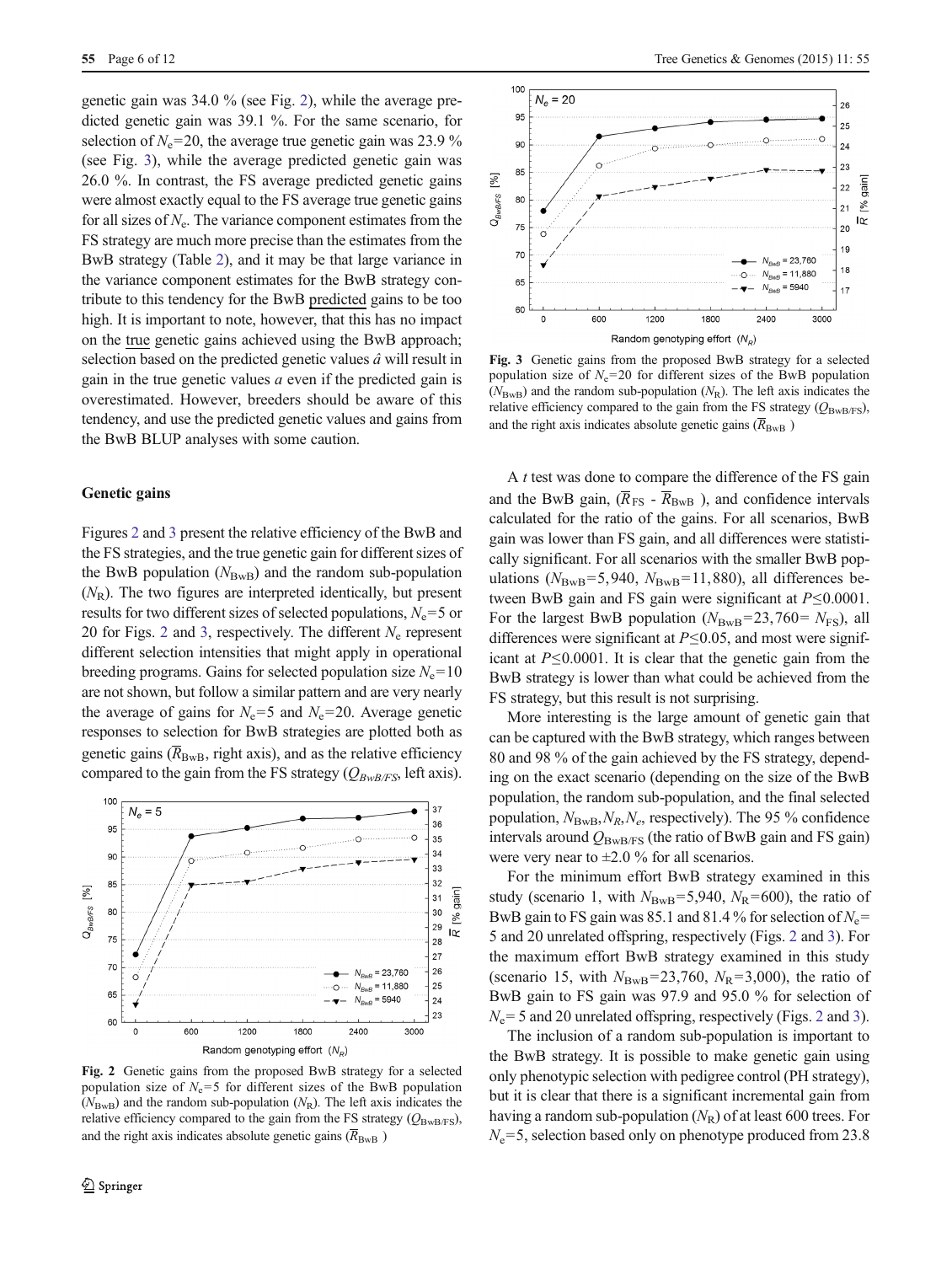to 27.1 % genetic gain ( $Q_{\text{BwB/FS}}$ =63.3 to 72.3 %), depending on  $N_{BwB}$  (see the points with  $N_R=0$  in Fig. [2](#page-5-0)). The use of a genotyped random sub-population of size  $N_R$ =600 increases genetic gain by 8.0 to 9.5 % (equivalent to increasing  $Q_{\text{BwB/FS}}$ by 21.1 to 21.8 %).

Increasing the size of the random sub-population  $(N_R)$  from 600 to 3,000 produces a small amount of incremental genetic gain. For example, for  $N_R$ =600,  $N_{BWB}$ =11,880, and  $N_e$ =5, the BwB genetic gain was 33.5%, equivalent to  $Q_{\text{BwB/FS}}$ =89.3% of the FS gain (Fig. [2\)](#page-5-0). Increasing  $N_R$ =3,000 gives a BwB genetic gain of 35.0 %, equivalent to  $Q_{\text{BwB/FS}}$ =93.5 % of the FS gain (Fig. [2\)](#page-5-0). Across all scenarios, increasing  $N<sub>R</sub>$  from 600 to 3,000 produced about 1 to 2 % additional genetic gain from the BwB strategy, equivalent to an increase of 3 to 5 % in  $Q_{\text{BwB/FS}}$ 

Increasing the size of the BwB population also produces incremental genetic gain. This can be seen in Figs. [2](#page-5-0) and [3](#page-5-0) by comparing the heights of the three lines for the different sizes of  $N_{\text{BwB}}$ . For any given size of  $N_{\text{R}}$  and  $N_{\text{e}}$ , increasing  $N_{\text{BwB}}$ from 5,940 to 11,880, or increasing  $N_{\text{BwB}}$  from 11,880 to 23,760 produces about 1 to 2 % additional genetic gain.

# Discussion

# Genetic gains

The application of the BwB strategy in commercial plantations offers the opportunity to make substantial genetic gains and, perhaps more importantly, save years of time in testing. The reconstruction of the pedigree of 1,800 trees (1,200 ran $dom + 600$  top phenotypes selected from a larger population) can return approximately 85 to 95 % of the genetic gain that would have been achieved by a large-scale full-sib testing program. This 85 to 95 % efficiency applies over the range of selection intensity, from  $N_e=5$  to 20. A target of  $N_e=20$ might be what the breeder would use if there was only one genetic source of plantation material, and the breeder wanted to construct a seed orchard. Or if there were multiple known genetic sources of the plantations, the breeder might want to construct a seed orchard using material from all of them, and a target of  $N_e$ =5 for each source might be appropriate. Alternately, the breeder might want to use a target of  $N_e = 5$ to select parents for a small full-sib production population (or a clonal production population).

The fact that the BwB approach is very efficient and comparable to the FS strategy in terms of genetic gain might initially be somewhat surprising. In this study, the focus was on progeny selection at the initiation of a tree improvement program, with parental genotypes unavailable for selection. Part of the genetic gain from progeny selection arises from identifying the best families, or in other words, accurately predicting the breeding values of the best parents (even though the

parents themselves are unknown or unavailable). The parental breeding values determine the additive genetic value of the full-sib family (i.e., the mid-parent BV). The other part of the genetic gain from progeny selection comes from identifying outstanding progeny from top families. Thus, for any individual progeny, predicted genetic gain can be thought of as the sum of the mid-parent predicted breeding values plus the within-family predicted genetic gain. The underlying genetic variance of both the mid-parent values and the within-family genetic values is equivalent to  $\frac{1}{2}$  of the additive genetic variance.

The mid-parent genetic value prediction is based on observations of many progeny of the two parents. But the withinfamily genetic deviations are determined (conceptually) by comparing the phenotype of an individual progeny to the rest of its siblings. In other words, a substantial portion of the predicted genetic value for a specific progeny is determined by a single phenotypic observation (adjusted for environmental error effects). A single phenotypic observation for a low heritability trait is inherently an imprecise measurement of the underlying genetic value (in this case, the within-family genetic value), and thus the overall accuracy of selection  $r_{\hat{a},a}$  will be limited. For phenotypic selection or mass selection based on a single trait, the accuracy of prediction is theoretically equal to the square root of the heritability (Falconer [1981;](#page-11-0) Hodge and White [1992](#page-11-0)). In this study, with  $h^2 = 0.15$ , the accuracy of the PH strategies should therefore be  $r_{\hat{a},a}=0.39$ , which exactly matches the average accuracies calculated for the PH strategies in the 500 simulation runs in this study (Table [2](#page-4-0)). With both the FS strategy and the BwB strategies, the BLUP analyses will simultaneously predict mid-parent genetic values and within-family genetic deviations to predict the genetic values for each offspring, and accuracies will be above this baseline of  $r_{\hat{a},a}=0.39$ . One can derive the theoretical maximum accuracy for offspring selection for the FS and BwB strategies, assuming infinite progeny testing, for a given heritability (see [Appendix\)](#page-10-0). In this study, with  $h^2 = 0.15$ , the maximum accuracy possible for offspring selection is  $r_{\hat{a},a}$ = 0.74.

For the FS strategy, the average accuracy was  $r_{\hat{a},a}=0.68$ (Table [2\)](#page-4-0), near the maximum possible with the genetic parameters assumed in this study; this is a moderately high correlation of the true and predicted genetic values for progeny. The BwB strategies approached this accuracy (Table [2\)](#page-4-0), which suggests that with the FS strategy the breeder would have invested more resources than necessary in predicting the parental genetic values. Furthermore, the fact that the BwB and FS accuracies are similar implies that the genetic gains from selection using the two strategies would also be similar, as they were (Figs. [2](#page-5-0) and [3\)](#page-5-0). It is important to note that one might find a very different result if the comparison between the BwB strategy and the FS strategy was made on the basis of parental genetic value predictions. This comparison would be relevant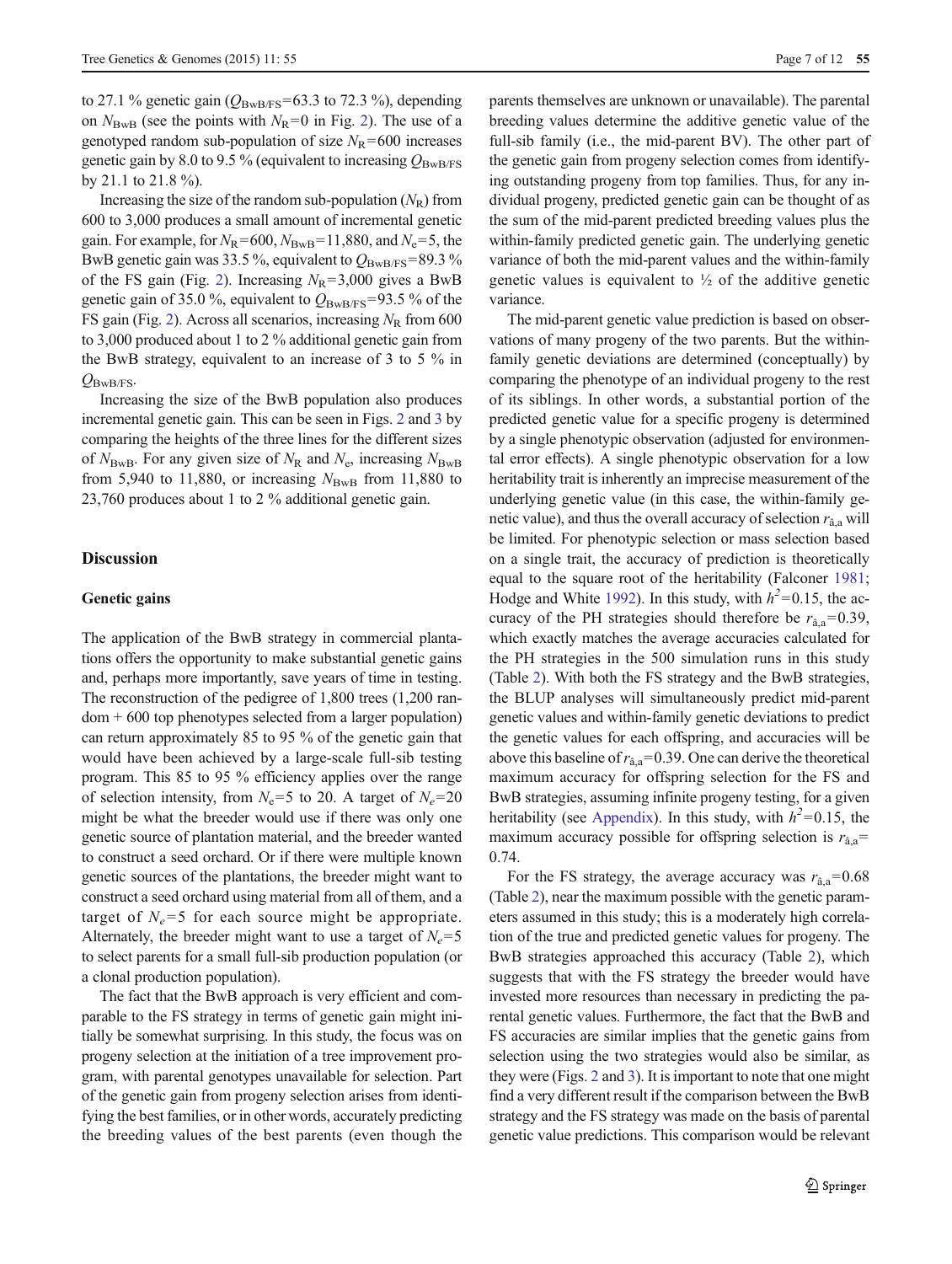if the parental genotypes were available to the breeder for selection; in that case, the FS strategy would likely have a substantial advantage.

If substantial genetic gains can be made with the suggested BwB strategy, this would be of particular value to circumvent a testing cycle at the initiation of a tree improvement program. Regardless of whether the BwB strategy is used or not, a breeding program would begin with inspection and/or mass selection in natural stands or plantations, either to identify the top-phenotype population for the BwB, or to identify a population of plus-trees for subsequent progeny testing. The BwB approach would accurately identify outstanding genotypes without grafting, seed collection, or progeny testing, potentially saving many of years of work. The best genotypes would then be immediately available to the breeder for orchard establishment or deployment to plantations.

Depending on species biology, there might be a substantial time lag to seed production following selection and grafting. In this case, a breeder could choose to initiate a tree improvement program by establishing a seed orchard with a population of plus-trees, and progeny testing those selections using OP seed collected from the plus-trees in the plantations. By the time the orchard begins to produce seed, the progeny tests might be old enough to provide data to rank parents in the orchard. The expected genetic gain from this approach would depend on a number of factors, including the number of initial selections grafted into the orchard and progeny tested, the number and design of the progeny tests, and whether or not the breeder chose to use pedigree reconstruction to control relatedness in the orchard. The gain from the initial selection would probably be approximately what we have estimated for phenotypic selection alone (Figs. [2](#page-5-0) and [3\)](#page-5-0), with a slight marginal gain after roguing the seed orchard (e.g., Lindgren and El-Kassaby [1989](#page-11-0); Prescher et al. [2008](#page-11-0)). In other words, in this scenario, the BwB approach might not save time, but would make additional genetic gain. In addition, the breeder could focus accelerated breeding efforts, such as top grafting (Hartman and Kestler [1968\)](#page-11-0) or flower stimulation treatments (e.g., Pharis and Kuo [1977](#page-11-0)) on only the best genotypes at the very beginning of the program.

#### Pedigree reconstruction accuracy

The potential genetic gains discussed above assume 100 % accuracy in pedigree reconstruction. Pedigree reconstruction can be done with SNPs or SSRs, but with both technologies, there will invariably be some errors in the genotyping process. For example, some individuals may have missing data for some or all loci, and some individuals with data cannot be assigned to parents with a high degree of confidence. However, with improving technology and sufficient numbers of markers, rather high accuracies can be achieved.

As mentioned earlier, Hansen and McKinney [\(2010\)](#page-11-0) were able to use 12 SSR markers to assign both parents to 98 % of the offspring in an A. nordmanniana plantations. They note, however, that pollen contamination is extremely low (around 3 %) in the orchard where this seed was collected. Higher levels of pollen contamination are common among forest tree seed orchards (El-Kassaby et al. [1989](#page-11-0); Adams et al. [1997;](#page-11-0) Slavov et al. [2005](#page-11-0)), and this can make pedigree reconstruction more challenging. For example, in a simulation study based on P. sylvestris data, Wang et al. [\(2010](#page-11-0)) were able to assign both parents to 97 % of offspring from mating among orchard clones, but for matings involving foreign (non-orchard) pollen, their accuracy to assign even the maternal parent was significantly lower, with around 78 % of offspring correctly assigned. This study was done with 9 SSR loci with an average of 9.3 alleles. For a population of Pseudotsuga menziesii arising from a seed orchard of 59 clones with a contamination rate of 40 %, El-Kassaby et al. [\(2007\)](#page-11-0) used nine SSR markers to assign both parents with 43 to 58 % success. Given that there may be less than 100 % success in assigning parents, the sizes for the random and top-phenotype sub-populations discussed in this study could be considered as minimums. For example, a breeder might choose to genotype a larger number of trees, but then only use data for which parentage or sibship could be assigned with a high level of confidence.

In terms of the BwB strategy proposed in this study, the primary effect of pollen contamination would be on the random sub-population. A theoretical study by Lstibůrek et al. [\(2012\)](#page-11-0) demonstrated that phenotypic pre-selection among bulk progeny from a seed orchard would significantly reduce the frequency of offspring resulting from pollen contamination, dependent on a number of factors, including genetic superiority of the orchard, the actual level of pollen contamination, the heritability of the trait, and the intensity of phenotypic pre-selection. This was followed by an applied study on a P. sylvestris first generation seed orchard with reported pollen contamination of 21 to 70 %. The top 10 % of the phenotypes of a bulk progeny population from the orchard were selected, and subsequent gentotyping revealed that the pre-selected population had less than 5 % pollen contamination (or in other words, less than 5 % of those top phenotypes had a parent from outside the orchard) (Korecký et al. [2014\)](#page-11-0). Relevant to the BwB strategy, these results suggest that the Top Phenotype sub-population would probably be relatively free of pollen contamination; however, the unselected random subpopulation could have high levels of pollen contamination. For a random sub-population of size  $N_R$ =1,800, a number of those progeny would be offspring from a parent outside the seed orchard. Data on these offspring would thus provide less information on the parents in the orchard, and therefore on the progeny of interest, that is, those of higher genetic quality that would be candidates for the final selected population. How much this would impact the genetic gains made by the BwB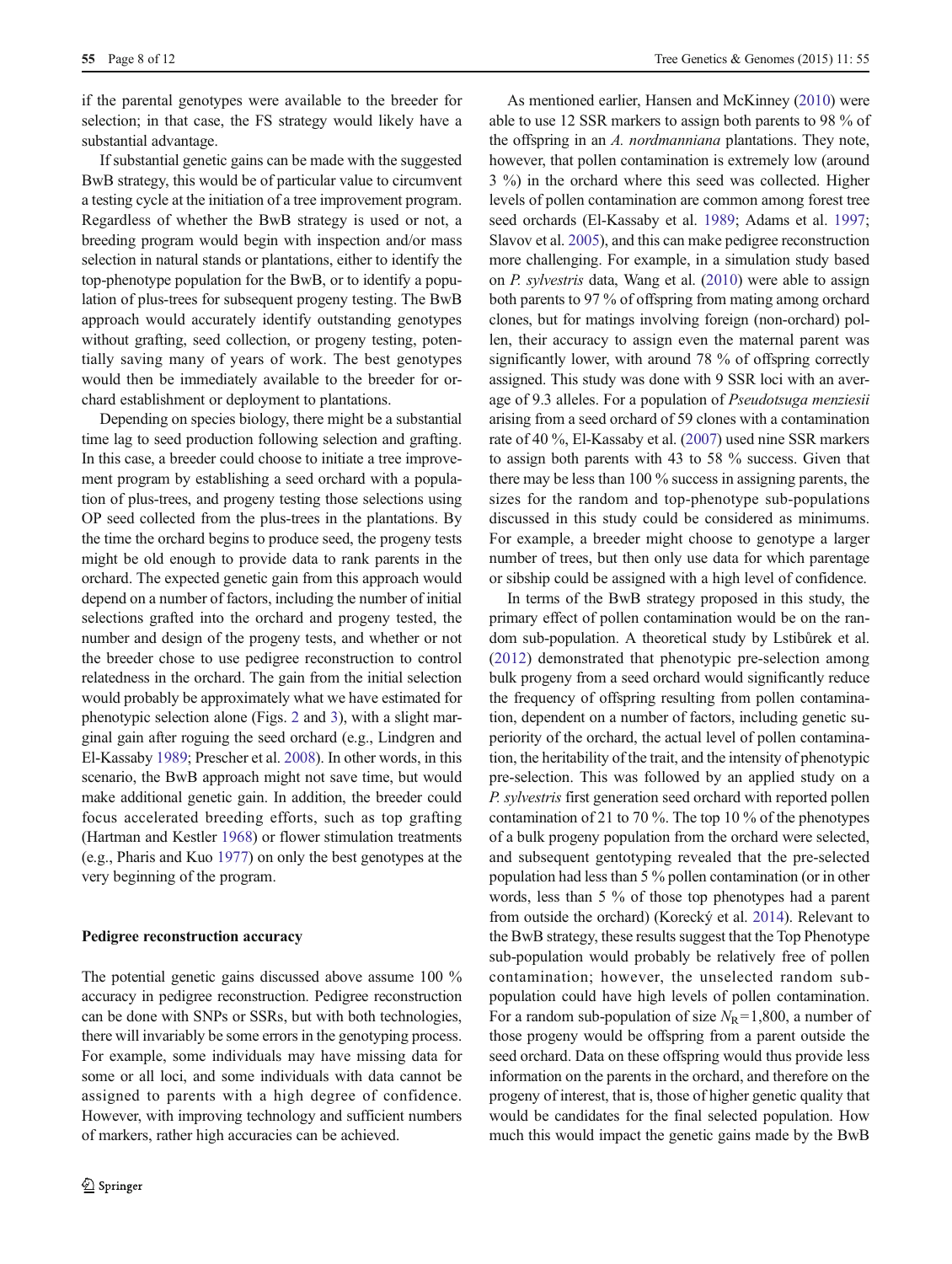strategy can be approximated by moving leftward (toward lower  $N_R$ ) along the lines in Figs. [2](#page-5-0)–[3,](#page-5-0) for example, by reducing  $N_R$  from 1,800 to 1,200. In this example, even the loss of 1/3 of the data from the random sub-population would reduce genetic gain by less than 1 %, so it seems clear that the effect of pollen contamination in the random sub-population would reduce overall genetic gain only by a small amount.

Most of the pedigree reconstruction and BwB literature (whether simulations or actual applications) has been based on known parental genotypes, which makes the job of pedigree reconstruction easier. If parental genotypes are unknown, pedigree reconstruction becomes more difficult, but still theoretically possible. For forest trees, Massah et al. ([2010](#page-11-0)) have studied pedigree reconstruction in populations of yellow cedar (Callitropsis nootkatensis) with unknown parents, and were able to identify population and family relationships. Grattapaglia et al. ([2014](#page-11-0)) used 10 SSR markers with an average of 13.2 alleles per locus to confirm parentage of mass control pollination families in a clonal seed orchard of Pinus taeda. They reported high probabilities of identity and parentage exclusion, and stated that the allelic variability should provide good power of identification even for more complex mating patterns with some unknown parents.

Fisheries geneticists have been very active in this area of research. Rodriguez-Barreto et al. [\(2013\)](#page-11-0) have looked at pedigree construction in the absence of parental information on a wild population of amberjack (Seriola dumerili). Using only four highly informative SSRs (7 alleles per marker,  $H_0 > 0.80$ ), they were able to estimate the number of parents and construct families. Rodríguez-Ramilo et al. [\(2007\)](#page-11-0) studied a population of Scophthalmus maximus (turbot) consisting of 139 full-sib families with known pedigree structure, but assumed no knowledge of parental genotypes. Using 10 SSRs with an average of 15.1 alleles, they converted molecular relatedness to coancestry (Queller and Goodnight [1989\)](#page-11-0). For a population of 560, all possible pairwise relationships were examined, and classification of unrelated pairs, half-sibs, and full-sibs was fairly accurate, around 80 %. It seems likely that larger numbers of markers would increase the accuracy of pedigree reconstruction. In a simulation study based on data for oil palm (Elaeis guineensis), Cros et al. ([2014](#page-11-0)) examined the correlation between true coancestry and ancestry estimated from molecular relatedness. They found that 10 SSR would give a correlation of around 0.80, while 36 SSR would increase the correlation to above 0.90. This result supports the idea that a breeder could simply increase the number of markers in order to reach a desired level of pedigree reconstruction accuracy.

A slightly different approach might be to use the molecular relatedness matrices directly to estimate variances and predict breeding values. This would avoid the difficulty of getting all individuals correctly classified as unrelated, half-sib or fullsib, and have the additional advantage of being able to use all of genotyped individuals. As an example, Blonk et al. [\(2010](#page-11-0)) compared breeding value predictions made using a reconstructed pedigree and molecular relatedness for a large, natural mating population of *Solea solea* (common sole) with unknown parents. Population size was 1,953 individuals, and pedigree reconstruction was able to assign parentage for 1,338 of these. Using cross validation, they determined accuracy of estimated breeding values was 0.54 with pedigree reconstruction and 0.55 with molecular relatedness for the 1,338 individuals. However, they noted that if all 1,953 individuals were analyzed with molecular relatedness, accuracy increased to 0.60.

# Phenotyping accuracy

The potential genetic gains discussed above also assumed accurate phenotyping. In other words, the assumed genetic parameters were derived from well-designed and maintained progeny tests with good survival; therefore, for the gains predicted here under the BwB scenarios to be accurate, the selection conditions must be similar. If the plantations are significantly more heterogeneous than progeny tests, then heritability would be lower and the BwB gains and efficiencies estimated in this study would be biased upwards. However, with a large plantation land base, it seems likely that the breeder could locate some small blocks with good growth and good uniformity, similar to a maintained progeny test. In this study, the necessary total size of such blocks would be roughly between 6 and 24 ha.

In the BwB strategy proposed in this study, there are three populations which must be phenotyped (i.e., measured or inspected): the total BwB population as well as the random and top-phenotype sub-populations. We envision the random sub-population will be phenotyped with one approach, and that the other two populations would be handled together with a different approach.

For random sub-population, the phenotyping should be done in at least two sections of the plantation (i.e., two different sites). The sites should have high survival, uniform spacing, and preferably with little within-site variation (i.e., low levels of environmental variation with the section of the plantation where the random population will be measured). To reduce environmental error, one option would be to map out the site with a row-column grid, and use spatial analysis techniques to model the environmental variation (Dutkowski et al. [2002](#page-11-0)). Another option would be use post hoc blocking as suggested by Gezan et al. [\(2006\)](#page-11-0), to effectively create small randomized incomplete blocks of 25 to 50 trees for inclusion in the BLUP models.

For the BwB and top-phenotype populations, the situation is somewhat different. In the scenarios discussed here, the BwB population could range in size from 5,940 trees (approximately 6 ha of plantation assuming a spacing of  $3 \times 3$  m) to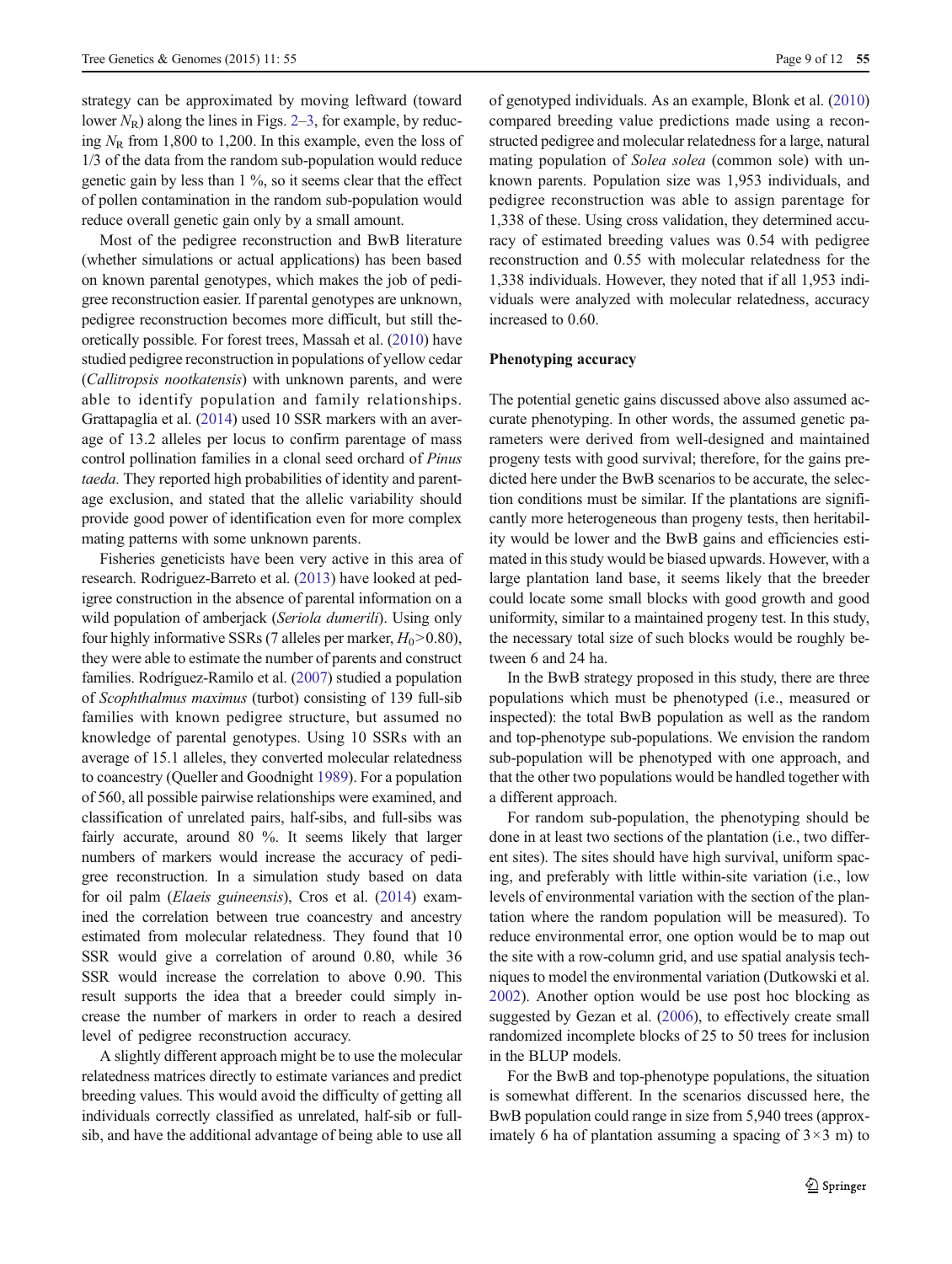23,760 trees (approximately 24 ha of plantation). We envision a process very similar to that used for mass selection (Zobel and Talbert [1984](#page-11-0); White et al. [2007](#page-11-0)). In summary, field crews would walk the plantations scanning from four to six rows at a time for outstanding phenotypes. When a potential top-phenotype is located, the crew would evaluate characteristics such as stem form, absence of disease, survival of near-neighbors, etc. If the tree appeared to be suitable, the crew would then take measurements of that tree and 15–20 of its nearest neighbors, in order to express the measurement of the top-phenotype tree as a deviation from the neighbor trees (or "comparison trees"). In this study, the size of the final top-phenotype population (which will be genotyped to determine parentage) was  $N<sub>T</sub>=600$ . With  $N_T$ =600, the use of 15–20 comparison trees per candidate would result in between 9,000 and 12,000 comparison trees to be measured. This is a significant effort, roughly equivalent to half of the trees measured in the maximum FS strategy (23,760). The number of neighbors to measure could be reduced, either by reducing the number of comparison trees, or by decreasing the number in the top-phenotype population.

Regarding a reduction in the number of comparison trees, for mass selection the suggested number is often around 4–6 neighbors (e.g., Brown and Goddard [1961;](#page-11-0) White et al. [2007,](#page-11-0) p. 333). The purpose of the comparison trees is to estimate the site potential (or in other words, the population mean on that micro-site) in order to precisely calculate the deviation of the top-phenotype tree from the population. Use of 15–20 neighbors should give a fairly precise measurement of the deviation. It might be possible to reduce the number of neighbors to be measured (perhaps to 6– 10), but this might also reduce genetic gains slightly.

Regarding a reduction in the number of Top Phenotypes, it seems there is relatively little benefit to genotyping more than  $N_T$ =600, as the only goal of this is to ensure sufficient genotypes to select enough unrelated trees to meet the required effective population size  $(N_e)$ . Depending on the size of  $N_e$ , it may be possible to use  $N<sub>T</sub>$  <600 with little impact on genetic gain. The optimum balance between workload and precision (i.e., the size of  $N<sub>T</sub>$  and number of comparison trees per topphenotype tree) is an area for future research.

## Larger BwB populations

It is important to note here that it should be possible to make additional genetic gain by increasing  $N_{\text{BwB}}$  beyond the maximum of 23,760 examined in this study. Recall that the FS strategy outlined here was chosen only to provide some basis of comparison of the BwB gains with gains that could be made with a traditional breeding and testing program. Thus, the "maximum" gains in Figs.  $2-3$  $2-3$  $2-3$ , i.e., the 100 % FS gain, are arbitrary. From Figs. [2](#page-5-0) and [3](#page-5-0), one can see that doubling the size of BwB population from  $N_{\text{BwB}}=5,940$  to  $N_{\text{BwB}}=11,880$  increases gain by about 2 % (and increases  $Q_{\text{BwB/FS}}$  by about 3 to 5 %). Doubling the size of BwB again from  $N_{\text{BwB}}=11,880$  to

 $N_{\text{BwB}}$ =23,760 increases gain by similar amounts. This implies that further increases in  $N_{\text{BwB}}$  would produce further gains. Operationally, this means that more hectares of plantation would be inspected to identify additional top phenotypes and thus increase selection intensity and within-family gain. Clearly, at some point, the marginal return from increasing  $N_{\text{BwB}}$  will be too small to justify the additional effort, but since walking plantations is likely to be a low-cost operation, breeders should consider BwB populations larger than 23,760 trees.

## BwB beyond the first cycle

Although the focus of this study was on the initiation of tree improvement programs, the efficiency of the BwB approach and the potential genetic gains estimated in this study suggest that the BwB approach might have advantages beyond the first cycle of improvement. There is no reason that the approach could not be utilized with advanced generations. If it is possible to "uncover" genetic information from unstructured plantations, a breeder might choose to simply establish plantations, and later recover "progeny test information" when it is necessary and expedient. In other words, a breeder could pay upfront costs to establish progeny tests and then wait for the information, or he could pay costs later to do the BwB genotyping to gather the necessary genetic information.

Alternately, a breeder could consider a complementary approach, combining a small number of replicated progeny tests, with a BwB approach where all the trees in a large plantation landbase are considered as selection candidates. Some parental/ family information would come from the replicated progeny tests, and a small number of top-phenotypes could be selected from the plantations to increase selection intensity and genetic gain, and these would be genotyped to control pedigree and optimize combinations of the best parental genotypes.

The utility of BwB beyond the first cycle would depend to a great extent on the accuracy of parental breeding value predictions that would arise from this approach, and this should be the subject of additional research. Another important topic for research would be a comprehensive study of the impact of errors in pedigree reconstruction on the efficiency of BwB.

# **Conclusions**

The objective of this study was to examine the effectiveness of a BwB strategy to uncover genetic information from plantations as a way to begin a tree improvement program and avoid the initial cycle of breeding and testing. Assuming that pedigree reconstruction can be done accurately, it is clear that the BwB approach will be effective, and the strategy would return 80 to 98 % of the genetic gain from progeny selection that would have been achieved if a breeding and testing program had been started years earlier.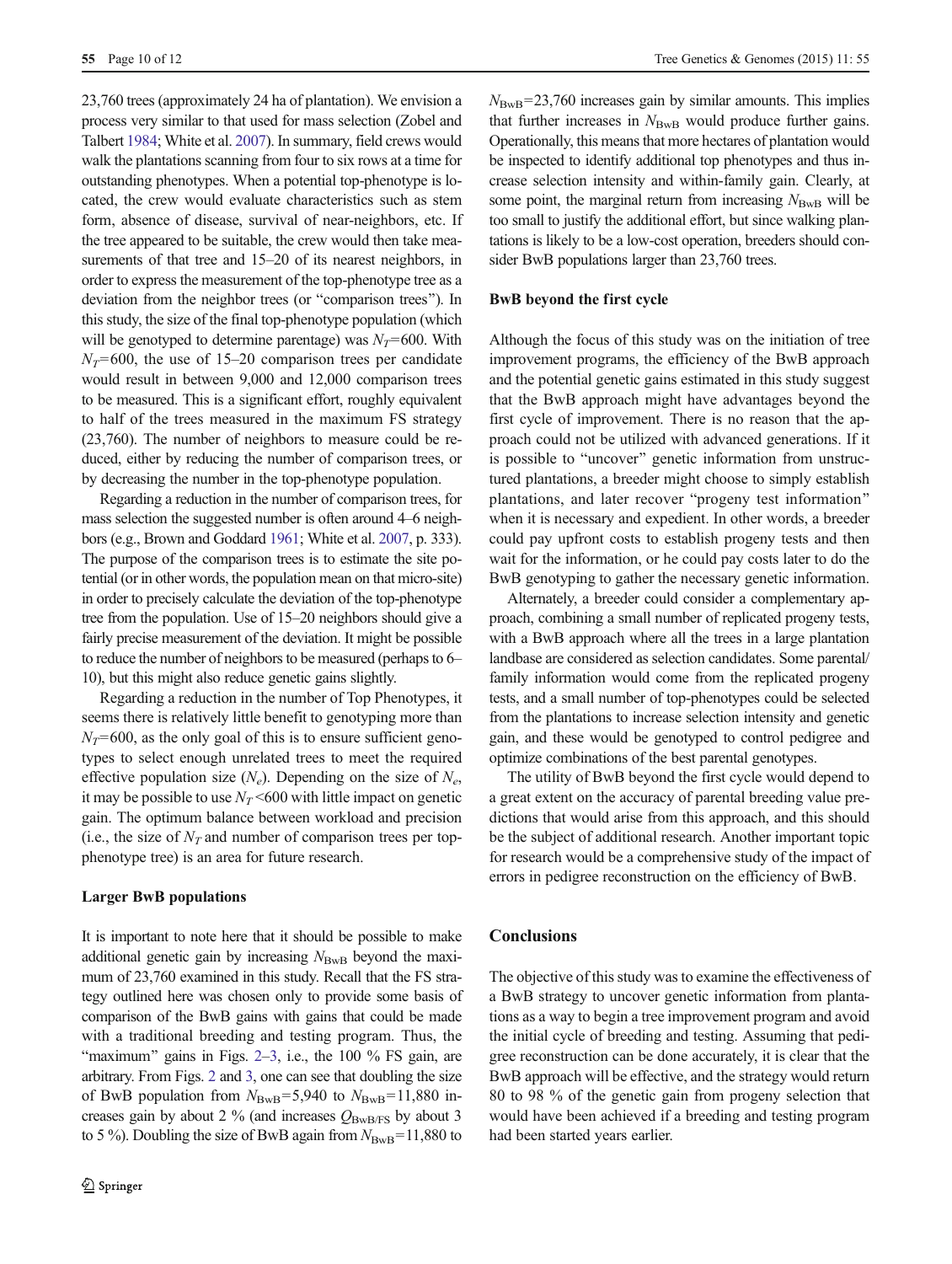<span id="page-10-0"></span>This study did not undertake a cost-benefit analysis, as genotyping costs continue to decrease, and other costs associated with field operations (breeding, test establishment, inspection of plantations for mass selection, etc.) would vary widely among countries and programs. A detailed cost/benefit analysis should be performed to assess the actual economic efficiency given specific cost and time components representing realistic tree improvement programs. However, we believe that the BwB approach will be cost-effective, requiring low levels of genotyping and a relatively low investment in evaluating the BwB and random populations (at least compared to the costs of progeny test establishment, maintenance, and measurement). The BwB strategy requires that 1,200 to 3,600 trees be genotyped, and based on the results of this study, we suggest that genotyping a random sub-population of 1,200 to 1,800 trees and a top-phenotype sub-population of no more than 600 trees should give near-optimum results. If the final selected population is small (e.g.,  $N_e=5$ ), the size of the top-phenotype subpopulation could possibly be reduced in order to save on genotyping costs. The top-phenotype sub-population should be pre-selected from a very large population (the BwB population), on the order of 24,000 trees or more, probably established in typical plantations. The large BwB population does not need to be measured in its entirety, but it should be inspected thoroughly and accurate measurements taken on a small top-phenotype population.

Acknowledgments We would like to acknowledge the financial support from the Ministry of Education, Youth and Sports, Czech Republic (KONTAKT II; grant LH13021), and members of Camcore, North Carolina State University, USA.

Data archiving statement In our study, we described a stochastic simulation model and conducted a comparison of hypothetical breeding strategies. No real-world data of any species have been used throughout the study. Output data have been prepared and published in tables and figures and they are included in the manuscript.

Conflict of interest The authors declare that they have no conflict of **interest** 

# Appendix: accuracy of prediction  $(r_{\hat{a},a})$ for phenotypic, within-family, and mid-parent + within-family selection

1. Define  $a=f+w$ 

where  $a$ =overall genetic value,  $f$ =midparent genetic value, and w=within-family genetic value, and Var  $(a) = \sigma_A^2$ , Var  $(f) = 1/2\sigma_A^2$ , and Var  $(w) = 1/2\sigma_A^2$ 2. Define  $\hat{a} = \hat{f} + \hat{w}$ 

where  $\hat{a}$ =predicted genetic value,  $\hat{f}$  =predicted midparent genetic value, and  $\hat{w}$ =predicted within-family genetic value.

3. The accuracy of prediction is defined as

$$
r_{\hat{\mathbf{a}},\mathbf{a}} = \left[ Var\left(\hat{a}\right) / Var(a) \right]^{1/2}
$$

4. For mass selection based on phenotypic value  $y$ ,

$$
\widehat{a}=h^2S,
$$

where  $h^2$ =heritability=Var(a)/Var(y), and S=phenotypic deviation of y, and accuracy of prediction=  $[Var(\hat{a})/$  $Var(a)|^{1/2} = h$  (Falconer [1981;](#page-11-0) Hodge and White [1992\)](#page-11-0). So if  $h^2$ =0.15, then  $r_{\hat{a},a}$ =0.39.

5. Assuming infinite testing (number of tests, number of crosses, number of progeny), then mid-parent genetic values  $f$  will be predicted without error, that is, accuracy of prediction=1.00.

 $1-2$ 

$$
r_{\hat{f},f} = 1.00 = \left[Var(\hat{f})/Var(f)\right]^{1/2},
$$
  
therefore  $Var(\hat{f}) = Var(f) = 1/2\sigma_A^2$ 

6, For within full-sib family selection based on within fullsib family phenotypic deviation  $S_w$ ,

$$
\widehat{w}=h_w^2S_w,
$$

where  $h_w^2$ =within-family heritability= $1/2\sigma_A^2$  /[Var(y)  $-1/2\sigma_A^2$  ]. If  $h^2 = 0.15$ ,  $h_w^2 = 0.075/[1.00 - 0.075] = 0.081$ .

As above, accuracy of prediction equals the square root of the heritability, so accuracy of prediction= $h_w = \frac{V}{W}$  $Var(w)]^{1/2}$ 

$$
Var(\widehat{w}) = h_w^2 Var(w)
$$

$$
= 0.081 \frac{1}{2\sigma_A^2}
$$

$$
= 0.0405\sigma_A^2
$$

7, Now assume offspring selection (equivalent to mid-parent selection + within-family selection), with  $h^2$ =0.15, and with infinite progeny testing.

$$
\begin{aligned} \widehat{a} &= \widehat{f} + \widehat{w} \\ \text{Var}(\widehat{a}) &= \text{Var}\left(\widehat{f}\right) + \text{Var}(\widehat{w}) \\ &= 1/2\sigma_A^2 + 0.0405\sigma_A^2 \\ &= 0.5405\sigma_A^2 \end{aligned}
$$

The accuracy of selection would then be

$$
r_{\hat{\mathbf{a}}, \mathbf{a}} = \left[ \text{Var}(\hat{a}) / \text{Var}(a)^{1/2} \right]
$$

$$
= \left[ 0.5405 \sigma_A^2 / \sigma_A^2 \right]
$$

$$
= 0.7352
$$